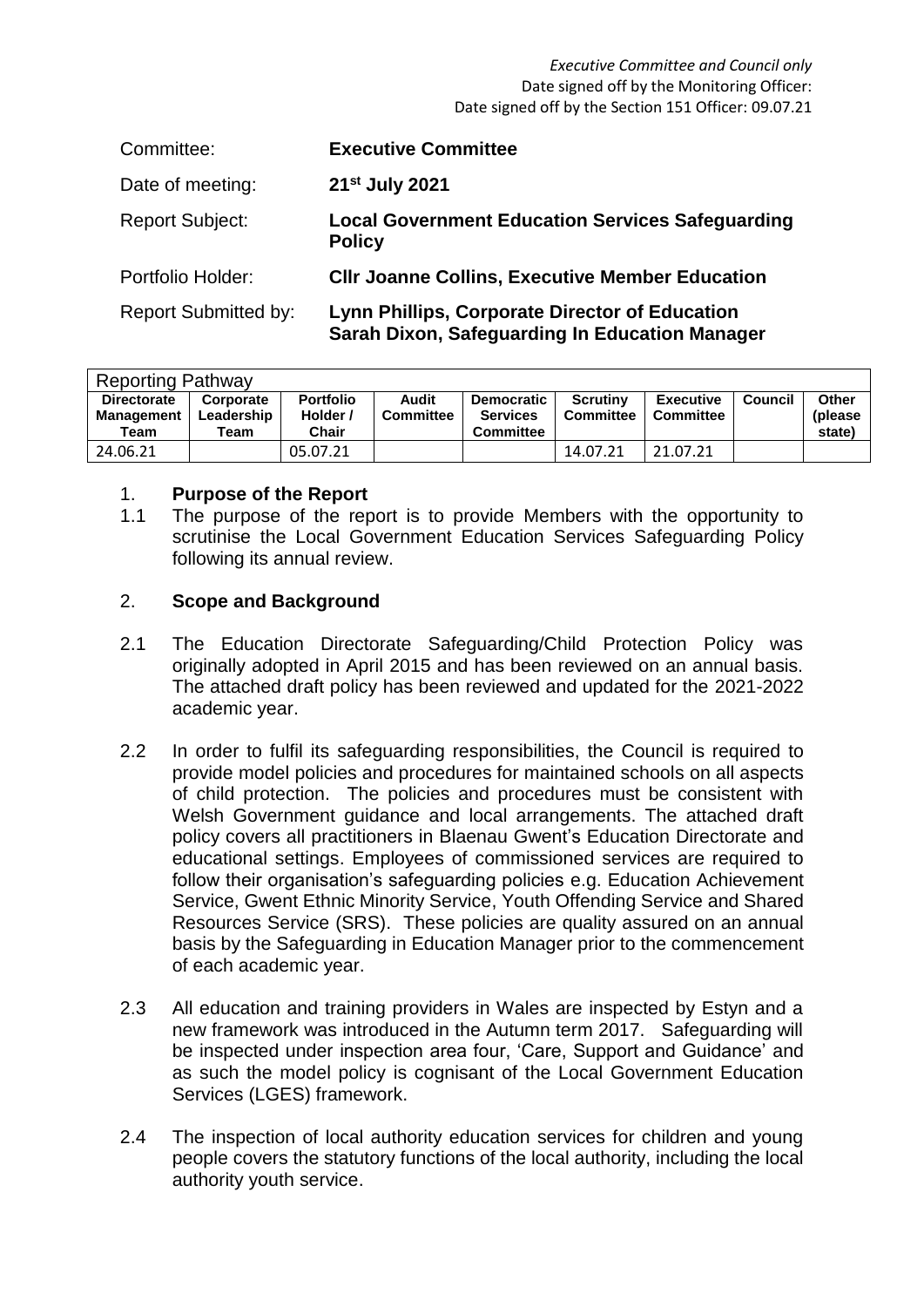2.5 Children in Wales (CIW) and Estyn jointly inspect care and education in regulated non-school settings eligible for funding for part-time education These joint inspections evaluate the care provided for all children up to the age of twelve and the education of three and four year old children that do not receive education in a maintained setting for children aged three and four years old.

### 3. **Options for Recommendation**

- 3.1 This report will be considered by the Joint Education and Learning and Social Services (Safeguarding) Scrutiny Committee at its meeting on 14<sup>th</sup> July 2021, any feedback from Scrutiny will be provided verbally to the Executive Committee.
- 3.2 Members are asked to consider and approve the reviewed Safeguarding Policy.

Option 1 – to approve the draft policy as presented in appendix 1; or, Option 2 - make amendments to the draft policy prior to approval.

#### 4. **Evidence of how does this topic supports the achievement of the Corporate Plan / Statutory Responsibilities / Blaenau Gwent Well-being Plan**

#### 4.1 **Statutory Responsibilities**

All schools have statutory duties to operate in a way that takes into account the need to safeguard and promote the welfare of children. This is a statutory duty under section 175 of the Education Act 2002.

The Social Services and Well-being (Wales) Act 2014 sets out the responsibilities in terms of the promotion of well-being, places a duty on local authorities to arrange or provide for services which contribute to the prevention of abuse or neglect and ensures all agencies give sufficient priority to safeguarding.

The Wales Safeguarding Procedures (2019) are national procedures which guide safeguarding practice. They are applicable for all practitioners and managers working in Wales.

#### 4.2 **Blaenau Gwent Wellbeing Plan**

This report is in line with the following objectives as set out in the Blaenau Gwent Wellbeing Plan of:

- Blaenau Gwent wants everyone to have the best start in life; and,
- Blaenau Gwent wants safe and friendly communities.

# 5. **Implications Against Each Option**

5.1 **Impact on Budget (short and long term impact)** There are no direct financial implications.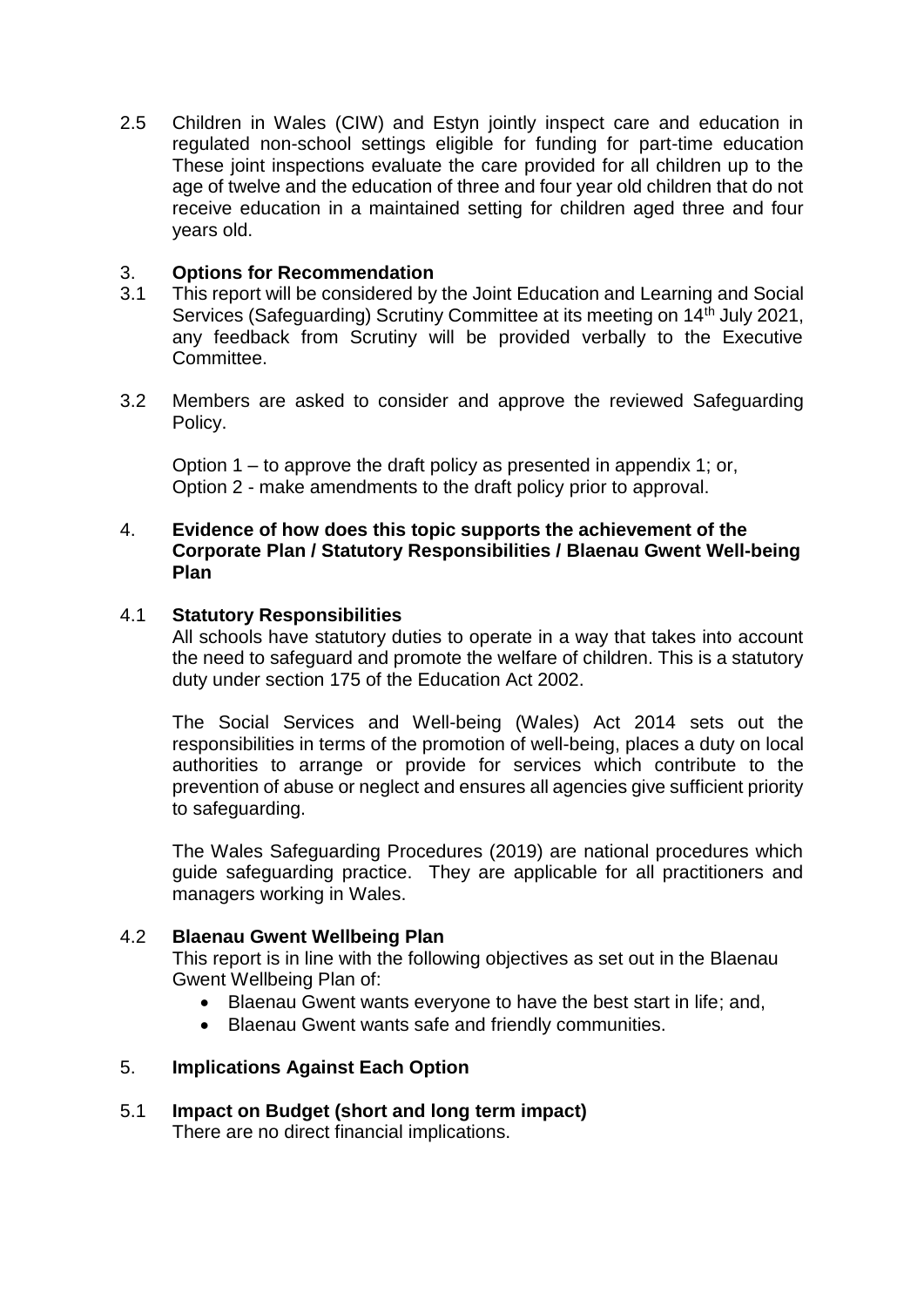# 5.2 **Risk including Mitigating Actions**

Failure of educational establishments to adopt rigorous arrangements for safeguarding poses significant potential risk to children and other education users. Settings are required to have safeguarding policies and procedures in place, reviewed annually, in accordance with local and national guidance. Providing a safeguarding policy for adoption by all education settings ensures that an appropriate policy is available to mitigate risk.

# 5.3 **Legal**

Under Section 175 of the Education Act 2002, Local Authorities, governing bodies of maintained schools and FE institutions must have regard to Welsh Government Circular 272/2021, 'Keeping Learners Safe', for the purpose of meeting their duties, and should exercise their functions in a way that takes into account the need to safeguard and promote the welfare of children. The Social Services and Well-being (Wales) Act 2014 sets out the responsibilities in terms of the promotion of well-being, places a duty on local authorities to arrange or provide for services which contribute to the prevention of abuse or neglect and ensures all agencies give sufficient priority to safeguarding.

### 5.4 **Human Resources**

There are no direct staffing or workforce implications arising from this report.

# 6. **Supporting Evidence**

# 6.1 **Performance Information and Data**

The Local Government Education Services Safeguarding Policy has been reviewed. Updates have been made to reflect Keeping Learners Safe (KLS) guidance, which was updated in April 2021 and which now identifies the requirement where guidance 'must' or 'should' be followed and aligns to the Wales Safeguarding Procedures

The main changes are to the following areas of the policy:

- Amendments to the role of the designated safeguarding person (DSP) and further clarity to the training requirements, including the expectation of the council for governor safeguarding training.
- Updated guidance reflecting the KLS guidance on responding to concerns that a child is at risk and reporting a child at risk
- Reference to the roll-out of 'MyConcern'; a safeguarding software package purchased by the Council for use across the school estate
- Reference to the recent ministerial statement on sexual harassment and abuse in education settings including the establishment of a named single point of contact in each setting
- Basic training requirements for all staff, volunteers clarified further, and,
- Annual return of settings self-evaluation document to the Safeguarding in Education Manager who in turn will provide an analysis to DMT in the Autumn term of the main findings and any key areas for improvement